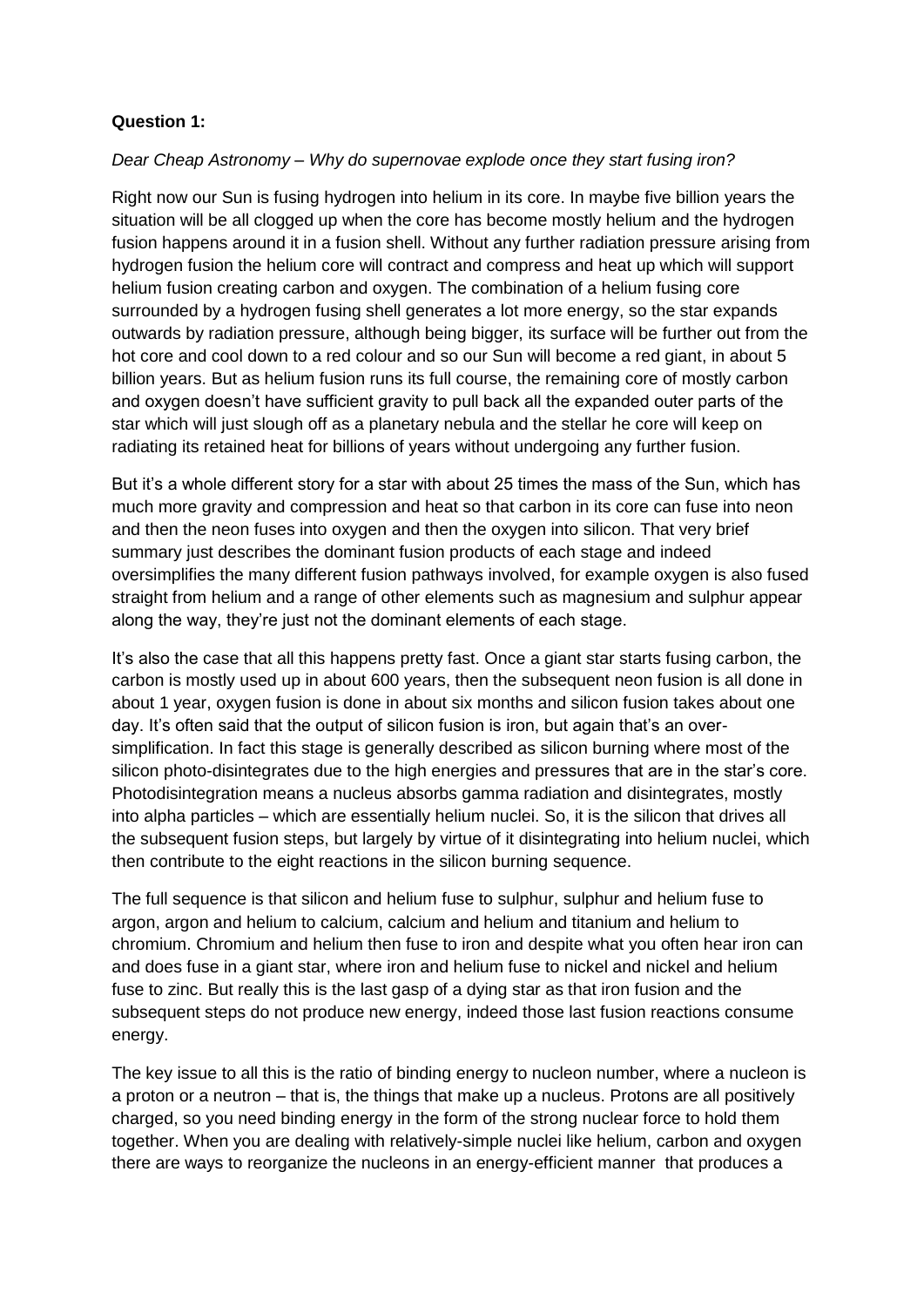new element and releases energy – but once you get to iron, that principle doesn't work anymore. The formation of iron is just another fusion step, but it represents a point where so much binding energy is required to hold the newly-fused nucleus together that no nett energy is released.

So a giant star, having switched over to silicon burning has only minutes remaining as the fusion steps to iron and beyond shut down outward radiation pressure from the core so the enormous mass of the surrounding star comes crashing down. The core is crushed inwards but can only go as far as becoming an incompressible sphere of neutrons and the rebound shockwave then blows the star to bits.

## **Question 2:**

## *Dear Cheap Astronomy – What are binding energies?*

Technically speaking a binding energy is the amount of energy required to disassemble a system of particles. So it's actually a measurement of the amount of energy required to overcome the forces that bind particle systems together. So for example, a lot of energy is required to overcome the strong nuclear force that holds protons and neutrons together within a nucleus, then a more moderate amount of energy can separate electrons from an atom and quite small energies can readily overcome the gravitational attraction between particles.

The binding energy of most interest to astronomical people are the nuclear binding energies which underlie the process of fusion in stars. The process whereby stars fuse hydrogen involves bringing two protons and also two neutrons together to form a helium nucleus. This can't happen under normal circumstances since the positive charges of protons repel each other, but it can happen in the centre of stars where there is sufficient heat and pressure to drive protons close enough together that the strong nuclear force takes over and binds them together.

What's kind of weird is that once you have a helium nucleus, made up of two protons and two neutrons, that nucleus has less mass than two protons and two neutrons that aren't bound together. This is what's known as the mass defect and it happens in all nuclei. Why the mass defect happens is not that well understood – we just know that when neutrons and protons are bound in a nucleus some of their mass is converted to energy. So if you want to separate them again, back into unbound protons and neutrons, you have to add energy to make up for the mass defect.

During hydrogen fusion when two protons and two neutrons are jammed together, nearly all the mass defect radiates away as photons. With larger nuclei, like oxygen or carbon, fusion still produces energy but not as much – because more energy has to remain to bind the larger nucleus together, because there's that many more neighbours that have to be held together by the strong nuclear force.

So, in a very massive star, you see progressive elements being fused, but only until silicon starts fusing to iron. Once an iron nucleus is formed, all the energy from the mass defect is